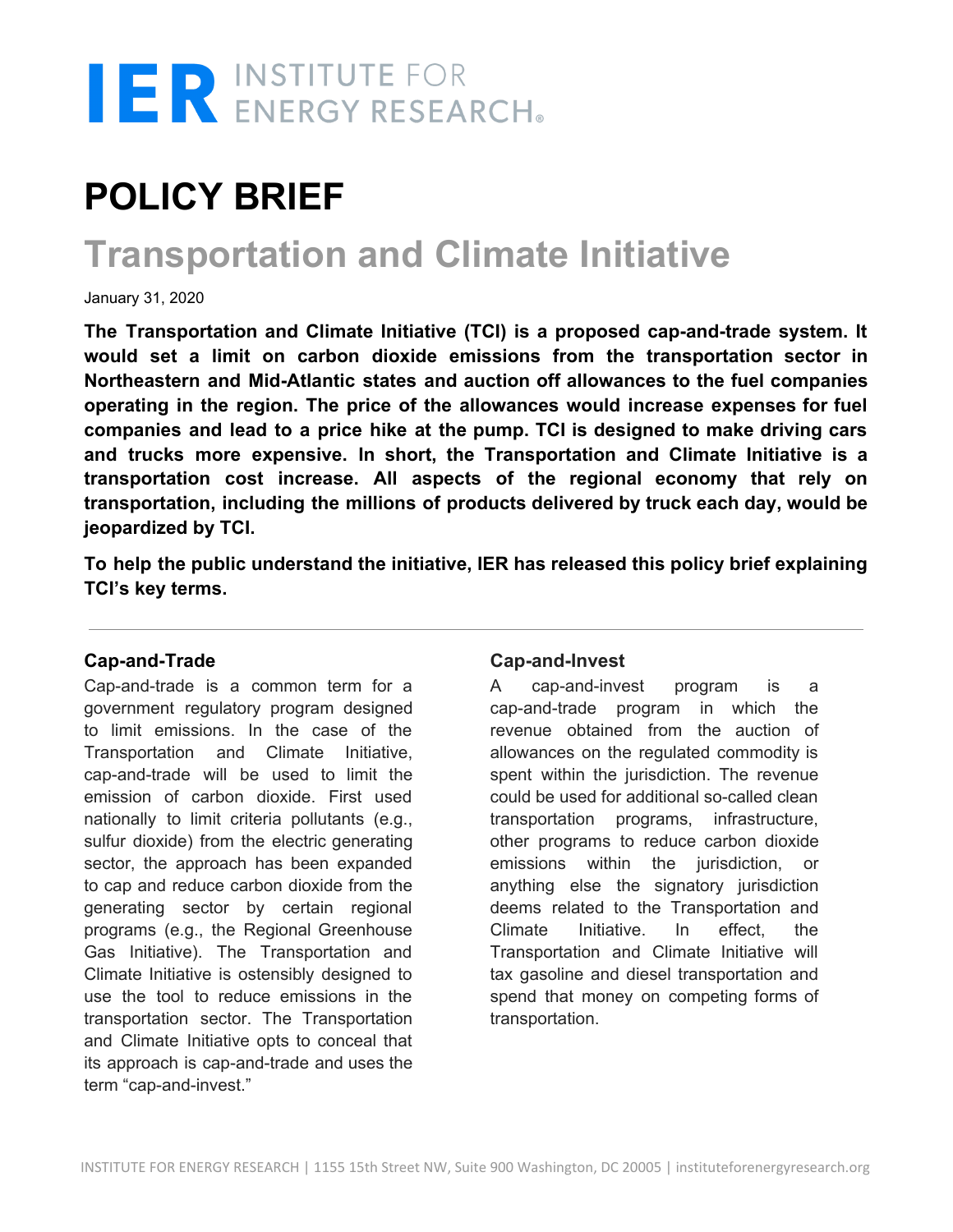# **Regional Emissions Cap**

The total limit on carbon dioxide emissions that the Transportation and Climate initiative will set for the transportation sector in its region. The regional emission cap will be tightened annually.

#### **Allowance**

An allowance permits a company to own a unit of the regulated commodity. Under the Transportation and Climate Initiative, allowances will be auctioned off. Allowances can also be traded with other companies. That is, a quasi-market is developed for companies to buy and sell allowances. The market trading aspect usually sets the price of the allowance, however, in the case of the Transportation and Climate Initiative, a cost floor will be applied below which allowances cannot be sold. The cost of allowances is bundled to the commodity being regulated, increasing the price for consumers of the final product. The Transportation and Climate Initiative will increase the price of gasoline and diesel fuel.

#### **Signatory Jurisdiction**

Signatory jurisdictions are those jurisdictions (states) that sign the final Memorandum of Understanding, indicating that they are participating in the Transportation and Climate Initiative. The signatory jurisdictions may include Maine, Vermont, Massachusetts, Rhode Island, Connecticut, New York, New Jersey, Pennsylvania, Maryland, Delaware, Virginia, and the District of Columbia. New Hampshire Governor Chris Sununu says his state will not participate because of the increase in gasoline and diesel prices that will result from the initiative.

#### **Model Rule**

The model rule is the specific, detailed cap-and-trade program that will be developed by the signatory jurisdictions. The model rule for the initiative is to be completed by December 31, 2020, having provided a 60-day public review and comment period. The Transportation and Climate Initiate will go into effect in 2022.

#### **Regional Organization**

The entity, independent of the particular signatory jurisdictions, which will administer the Transportation and Climate Initiative.

# **Affected Fuel**

Affected fuels are the fossil fuel components of motor gasoline and on-road diesel fuel destined for final sale or consumption in participating jurisdictions.

#### **State Fuel Suppliers**

State fuel suppliers are those companies that bring affected fuel to the market in the participating jurisdictions. In the Transportation and Climate Initiative, the state fuel suppliers are considered in two main categories: Enterers and Position Holders. These are the companies that deliver and own the affected fuel destined to be used within a participating jurisdiction in the form of gasoline and diesel fuel.

#### **Banking of Allowances**

Banking of allowances allows a state fuel supplier to hold allowances into the next compliance period rather than trade them if the company foresees that it may need them in the future because of an impending lower cap, a change in the company's market strategy, or a change to its production plans.